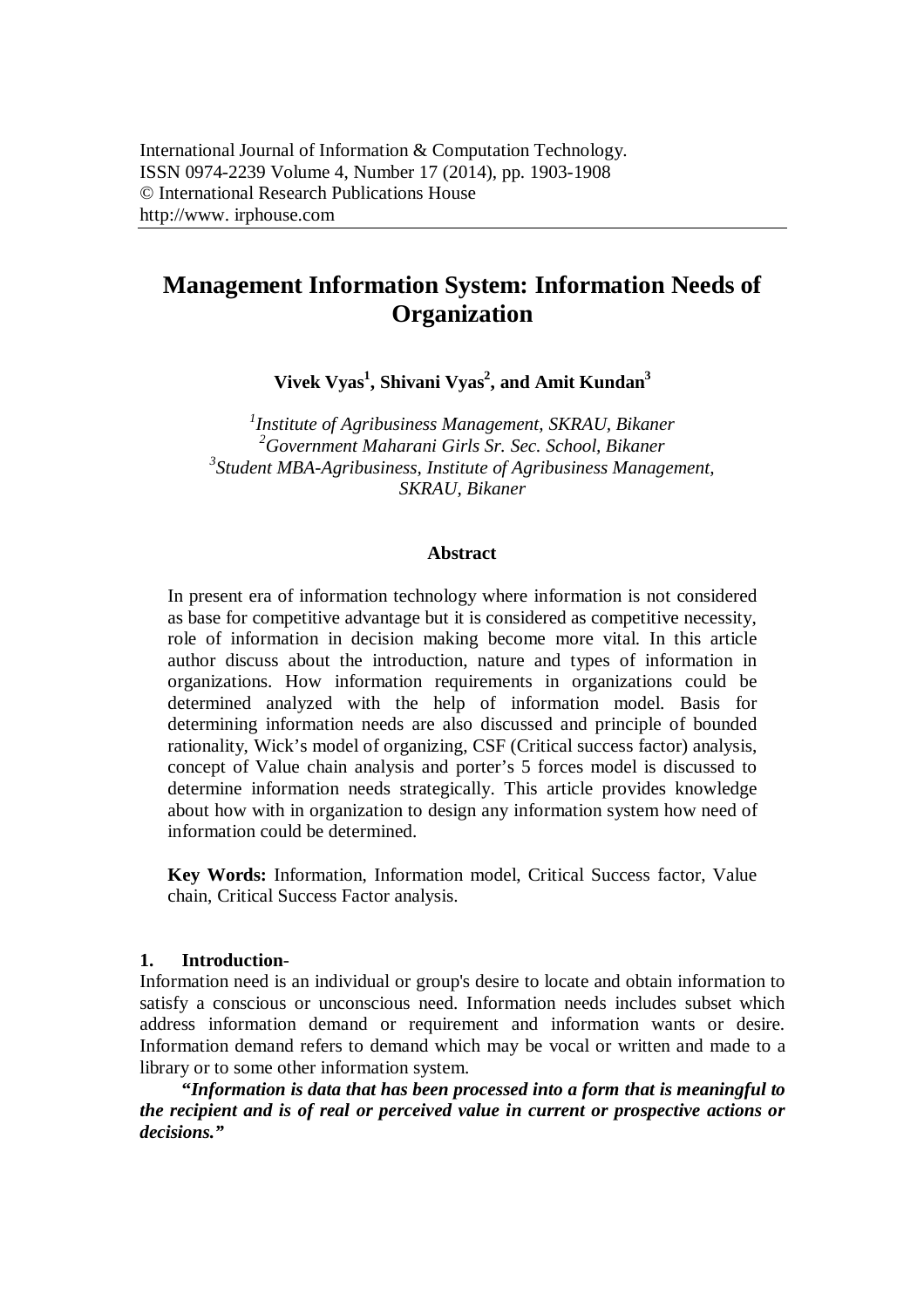Quality of information refers to its fitness for use, or its reliability. Attributes of information may be Timeliness, Accuracy, Relevance, Adequacy, Completeness, Explicitness and Exception based.

|  |                           |  | Table: 1 Decision Making Phases, Information Required and Supporting |  |  |
|--|---------------------------|--|----------------------------------------------------------------------|--|--|
|  | <b>Information System</b> |  |                                                                      |  |  |

| <b>Decision Making Information</b> |                            | <b>Supporting Information System</b>  |  |  |
|------------------------------------|----------------------------|---------------------------------------|--|--|
| <b>Phase</b>                       | <b>Required</b>            |                                       |  |  |
| Intelligence                       | <b>Exception reporting</b> | Structured information system         |  |  |
| <b>Design</b>                      | Specified<br>and           | Decision support System and Executive |  |  |
|                                    | directed information       | <b>Support System</b>                 |  |  |
| <b>Choice</b>                      | Information<br>for         | Large models of decision<br>support   |  |  |
|                                    | evaluation                 | system                                |  |  |
| Implementation                     | Graphics and charts        | Integrated information<br>systems,    |  |  |
|                                    | for monitoring             | mainframe<br>microcomputers<br>and    |  |  |
|                                    |                            | decision aids                         |  |  |

Source: Prasad L M, Prasad Usha, Management Information System, Sutan Chand & Sons, Page no. 57

Taylor posits four points along the need continuum:

- An actual but unexpressed need
- Conscious description of need
- A formal statement of need
- A comprised need

# **2. Nature and Types of Information in Organizations**-

Organizational information is equivocal - information stimuli come from several sources, and their interpretations are frequently ambiguous or conflicting. Land and Kennedy-McGregor (1981) propose taxonomy of five organizational information types

- a. Descriptive information
- b. Probabilistic information
- c. Explanatory and evaluative information
- d. Unexpected information

# **3. Propaganda is information**

Information Requirements in Organizations-

- 1. Uncertainty
- 2. Equivocality
- 3. Knowledge acquisition
- 4. Social resource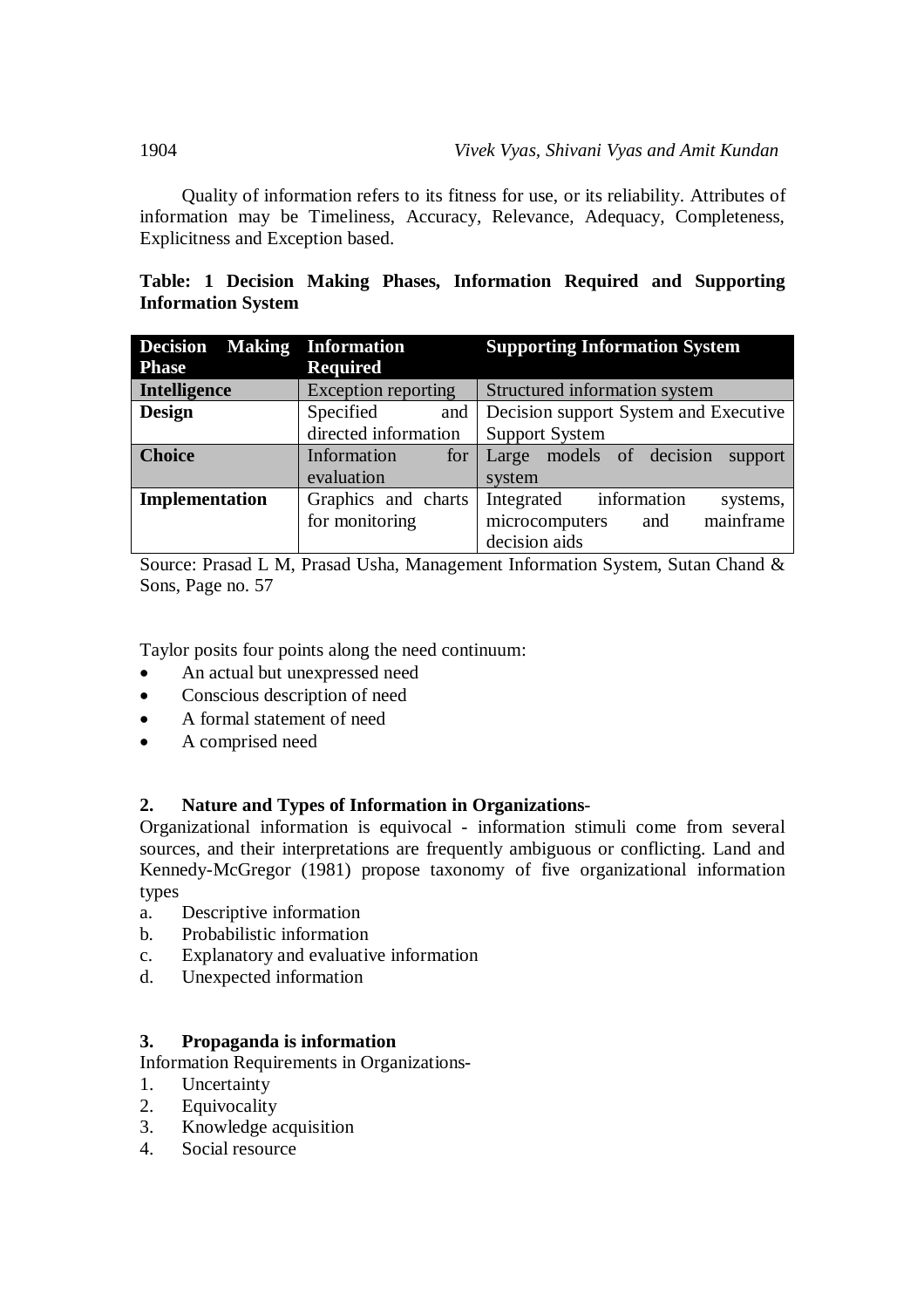- 5. Political resource
- 6. Make decision and Support decision

Organization must have information on the following aspects:

- 1. Measuring performance of own products
- 2. Measuring performance of competitors product
- 3. Reaction of buyers and suppliers

### **4. Information Model of Organization**-

Provide a theoretical framework for analyzing the information needs of an organization, the processes by which information is acquired and utilized, and the purposes which underlie the use of information. Information processing approach to organizational analysis seeks to understand and predict how organizations perceive stimuli, interpret them, store, retrieve, and transmit information, generate judgments, and solve problems.

Elements of information Model-

- a. Information processing requirements
- b. Information acquisition preference
- c. Information processing behavior
- d. Information use in organization



**Figure: 1 Types of Information in Organization**

#### **Principle of bounded rationality model**-

Proposed by Simon, Principle states it in this way: The capacity of the human mind for formulating and solving complex problems is very small compared with the size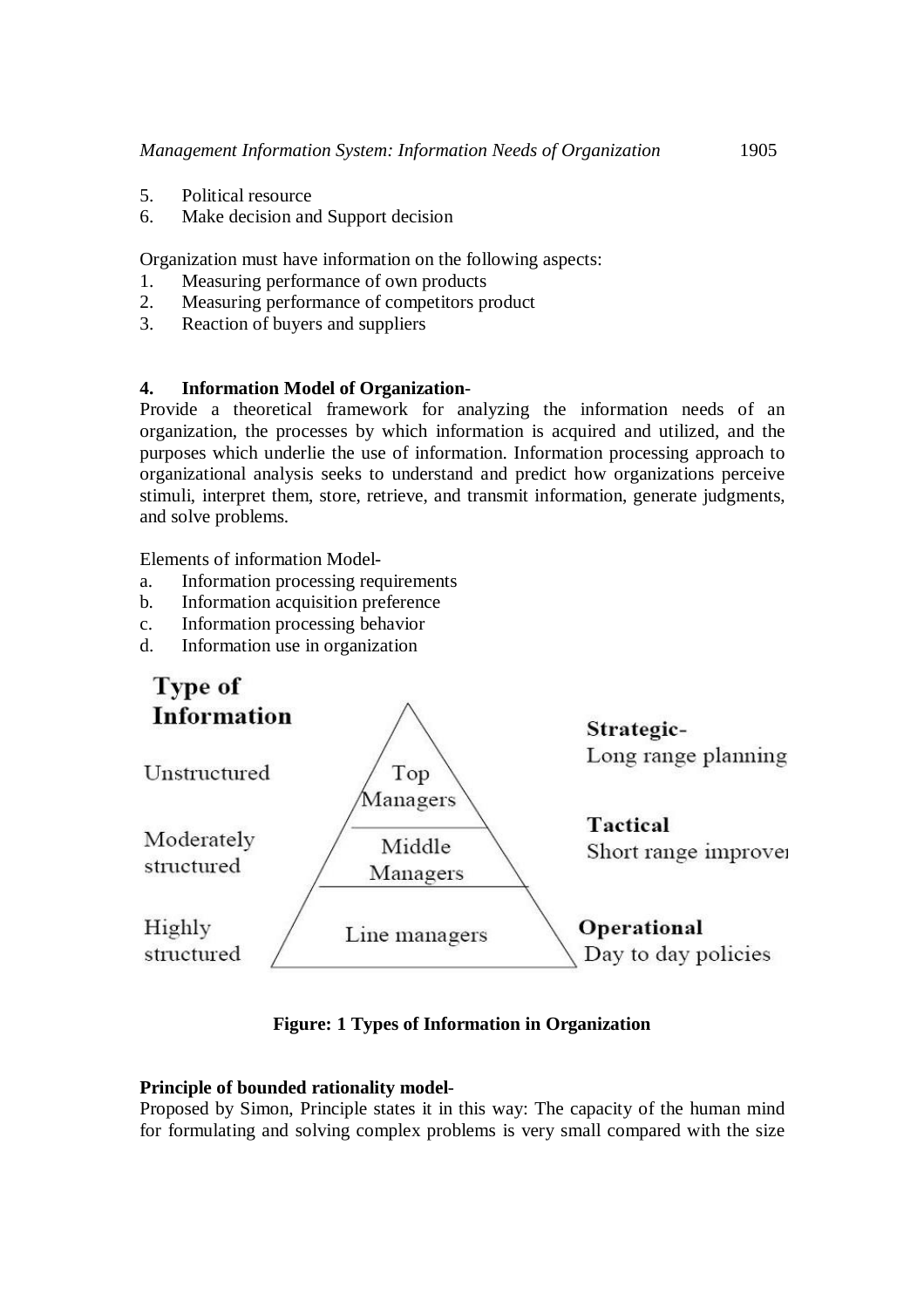of the problems whose solution is required for objectively rational behavior in the real world - or even for a reasonable approximation to such objective rationality. Simon's major propositions is that the organization influences its members' behaviors by controlling the decision premises upon which decisions are made, rather than controlling the actual decisions themselves.

# **Organizations as information processing systems**-

Simon, March and Cyert, Galbraith proposes the theory: That an organization processes information in order to reduce task uncertainty, defined as the difference between the amount of information required to perform the task and the amount of information already possessed by the organization. Organization structures must then be designed so that they have the information processing capability required to perform the task to the desired level of performance.

### **Wick's model of organizing-**

Company must define organization in terms of organizing. Organizing consists of the resolving of equivocality in an enacted environment by means of interlocked behaviors embedded in conditionally related processes. Interlocked behavioral cycles are embedded in three processes that constitute the organizing activity:

- 1. Enactment process creates the information that the system adapts
- 2. Selection process sorts through the variety present in the equivocal information,
- 3. Retention process basically stores the interpreted segments for future application.

# **The information richness model-**

Daft and Lengel proposed an information richness model. Integrates organizational information tasks, task uncertainty and equivocality in the environmental information. Information richness is defined as the ability of information to change understanding within a time interval. Model implies that the effective organization should balance its use of rich and less rich information mechanisms depending on the differentiation and interdependence of its subunits, and on the uncertainty and equivocality of its environment.

#### **5) Basis for Determining Information need-**

Strategic approaches to determining information needs is CSF, Value Chain Analysis and Forces Model

# **A) Critical Success Factors:**

Proposed by Daniel but popularized by Rockart. Critical success factor (CSF) is the term for an element that is necessary for an organization or project to achieve its mission. It is a critical factor or activity required for ensuring the success of a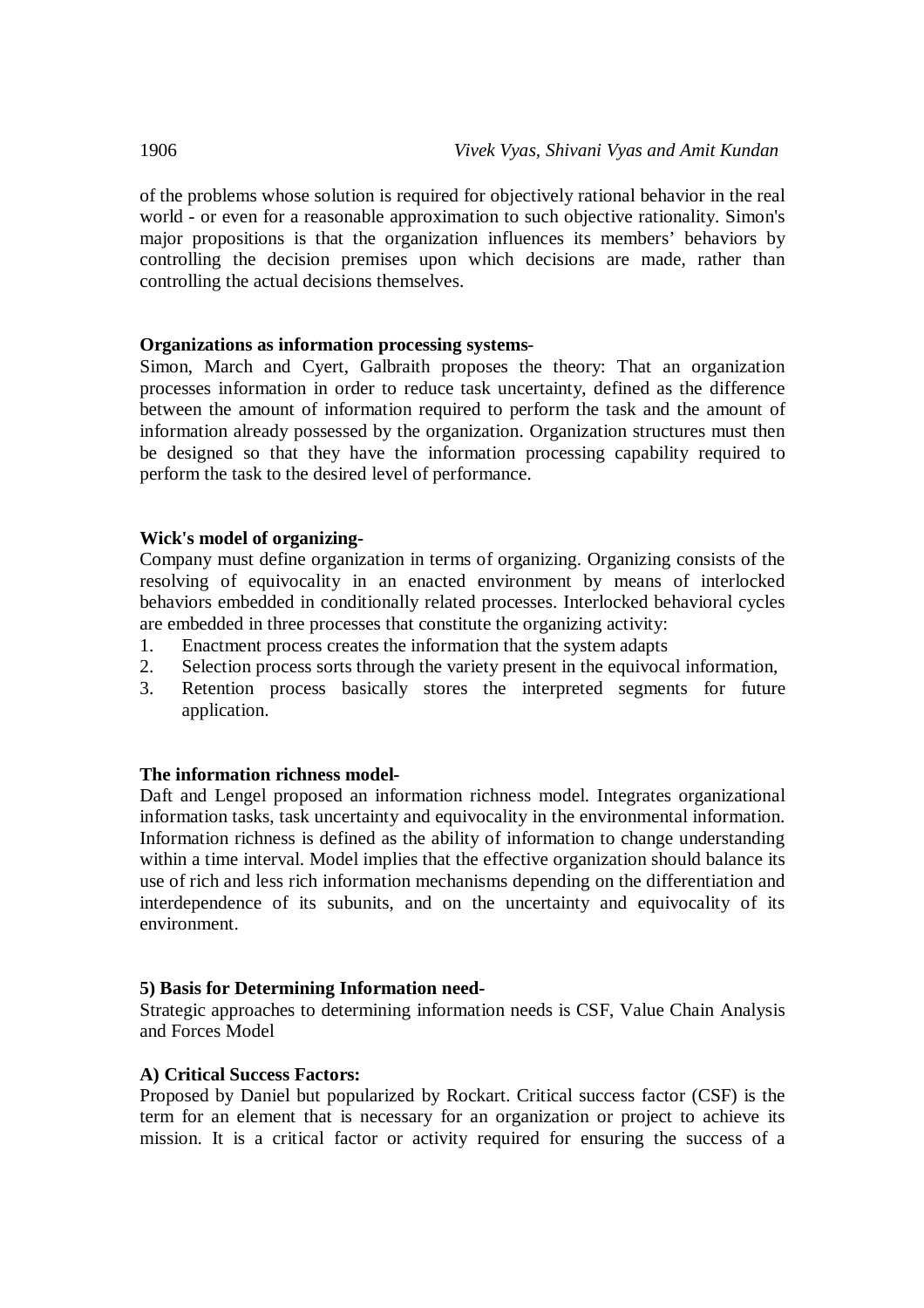company or an organization. CSFs include issues vital to an organization's current operating activities and to its future success.

|   | <b>Advantage of CSF Approach</b>         | <b>Limitation of CSF Approach</b> |                                         |  |  |
|---|------------------------------------------|-----------------------------------|-----------------------------------------|--|--|
| ❖ |                                          |                                   |                                         |  |  |
|   | Produce a smaller data set               | ❖                                 | of<br>rigorous method<br>N <sub>0</sub> |  |  |
| ❖ | Can be tailored to the structure of each |                                   | identifying CSFs either industry        |  |  |
|   | industry                                 |                                   | wise or organization wise               |  |  |
| ❖ | Take into the account the changing       | ❖                                 | Focus<br>more<br>on<br>managers         |  |  |
|   | environment                              |                                   | individually<br>rather<br>than          |  |  |
| ❖ | Bring consensus among<br>the<br>top      |                                   | organization                            |  |  |
|   | managers                                 | ❖                                 | Specifically useful for higher          |  |  |
|   | Example- Toothpaste having CSF as        |                                   | information<br>level<br>system-         |  |  |
|   | quality in terms of flavor, form, foam   |                                   | Decision support system and             |  |  |
|   | and freshness; courier services- speedy  |                                   | executive support system                |  |  |
|   | dispatch, reliability and price.         | ❖                                 | Produce a smaller data set              |  |  |
|   |                                          | ❖                                 | Can be tailored to the structure of     |  |  |
|   |                                          |                                   | each industry                           |  |  |
|   |                                          | ❖                                 | Take into the account<br>the            |  |  |
|   |                                          |                                   | changing environment                    |  |  |
|   |                                          | ❖                                 | Bring consensus among the top           |  |  |
|   |                                          |                                   | managers                                |  |  |

## **Table: 2 Advantages and Limitation of Critical Success Factor Approach**

#### **B) Concept of Value Chain and Concept of Forces Method**

- Inbound logistics- Materials receiving, storing, and distribution in Production premises
- Operations- Transforming inputs into finished products.
- Outbound logistics- Storing and distributing products
- Marketing and Sales- Promotions and sales force
- Service- Service to maintain or enhance product value<br>
Corporate infrastructure- Support of entire value chain
- Corporate infrastructure- Support of entire value chain, e.g. general management planning, financing, accounting, legal services, government affairs, and QM<br>Human resources management-Recruiting, hiring, training, and development
- $\div$  Human resources management- Recruiting,
- $\div$  Technology Development- Improving product and manufacturing process Procurement- Purchasing input
- Procurement- Purchasing input